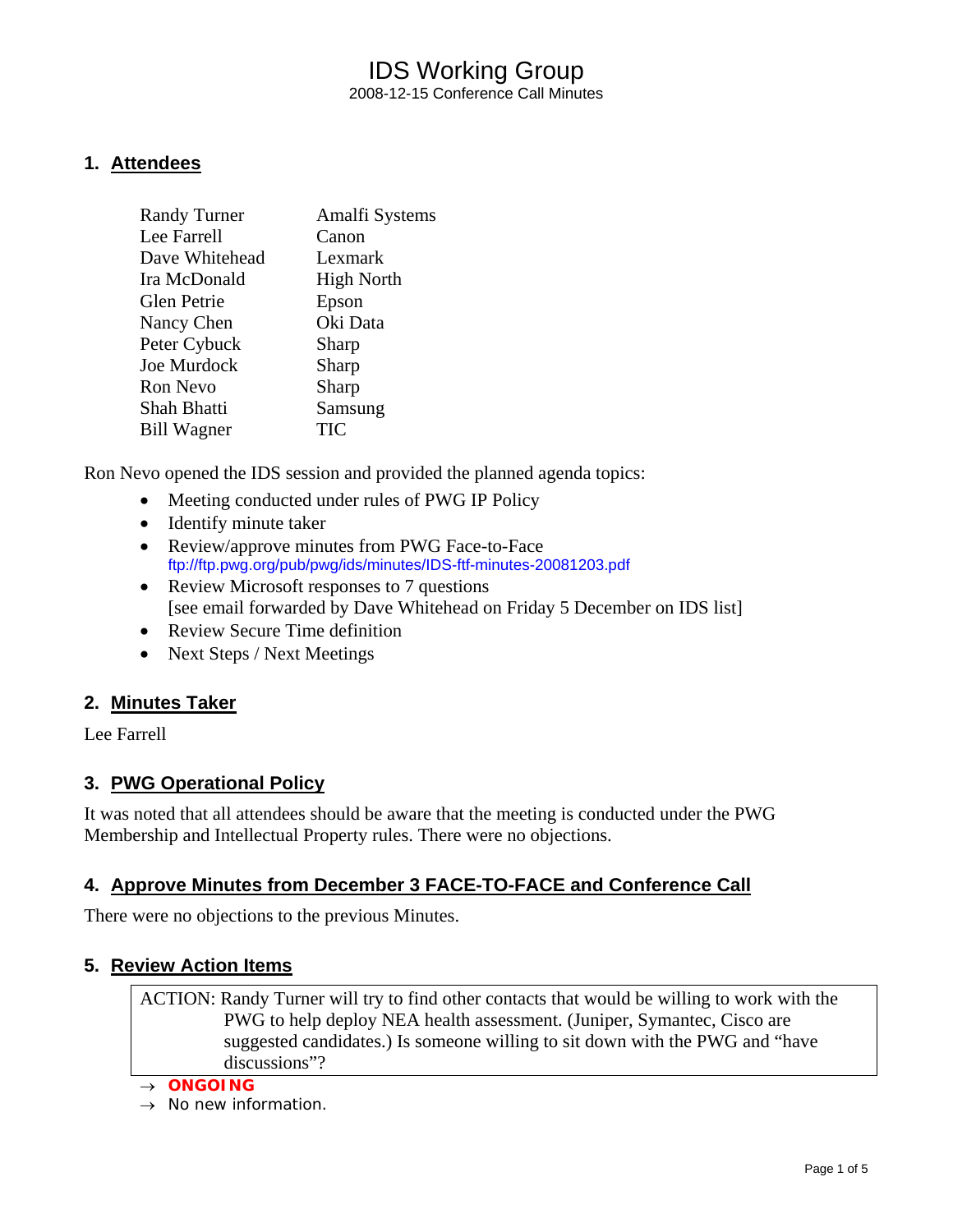2008-12-15 Conference Call Minutes

ACTION: Randy Turner will post the Microsoft name(s) for the PWG to make contact with regard to logo requirements.

→ *OPEN* 

ACTION: Joe Murdock will add NAP protocol information to document and update the conformance section.

→ *OPEN* 

ACTION: Dave will pursue answers on the 7 questions to Mike Fenelon and Erhan Soyer-Osman of Microsoft.

→ *Dave said that Microsoft has provided a reply. CLOSED*

ACTION: Brian Smithson will update and re-write the Network Access Protection Protocol Binding document, taking into account the comments from the October meeting and the comments that Dave Whitehead has posted.

→ *OPEN* 

ACTION: Ron Nevo and Dave Whitehead will update the IDS Wiki pages to reflect current status.

→ *OPEN* 

ACTION: Jerry Thrasher will attempt to re-write the definitions of "resident" and "downloadable".

→ *OPEN* 

ACTION: Dave Whitehead will write up a definition of "secure time" for inclusion in the Attributes document.

→ *CLOSED* 

ACTION: Joe Murdock will include sequence diagrams as illustrative examples for the NAP binding document.

→ *OPEN* 

### **6. Review Secure Time definition**

The group reviewed Dave's submission:

Secure Time: This attribute signifies that the time source used to set the device's clock(s) is considered a trusted source. Many security mechanisms rely on accurate time to enforce security. Examples include validity periods on X.509 certificates and Kerberos Tickets. As such, it is important to know that the device's internal clock(s) acquire time in a secure manner. If the time source is not secure, it could lead to denial of service (set time outside the validity period) and/or allow unauthorized access (set time to within validity period.) There are several ways to acquire the time including Network Time Protocol (NTP) and explicitly set by the user via some user interface. NTP has the ability to utilize encryption and integrity checks using pre-shared keys.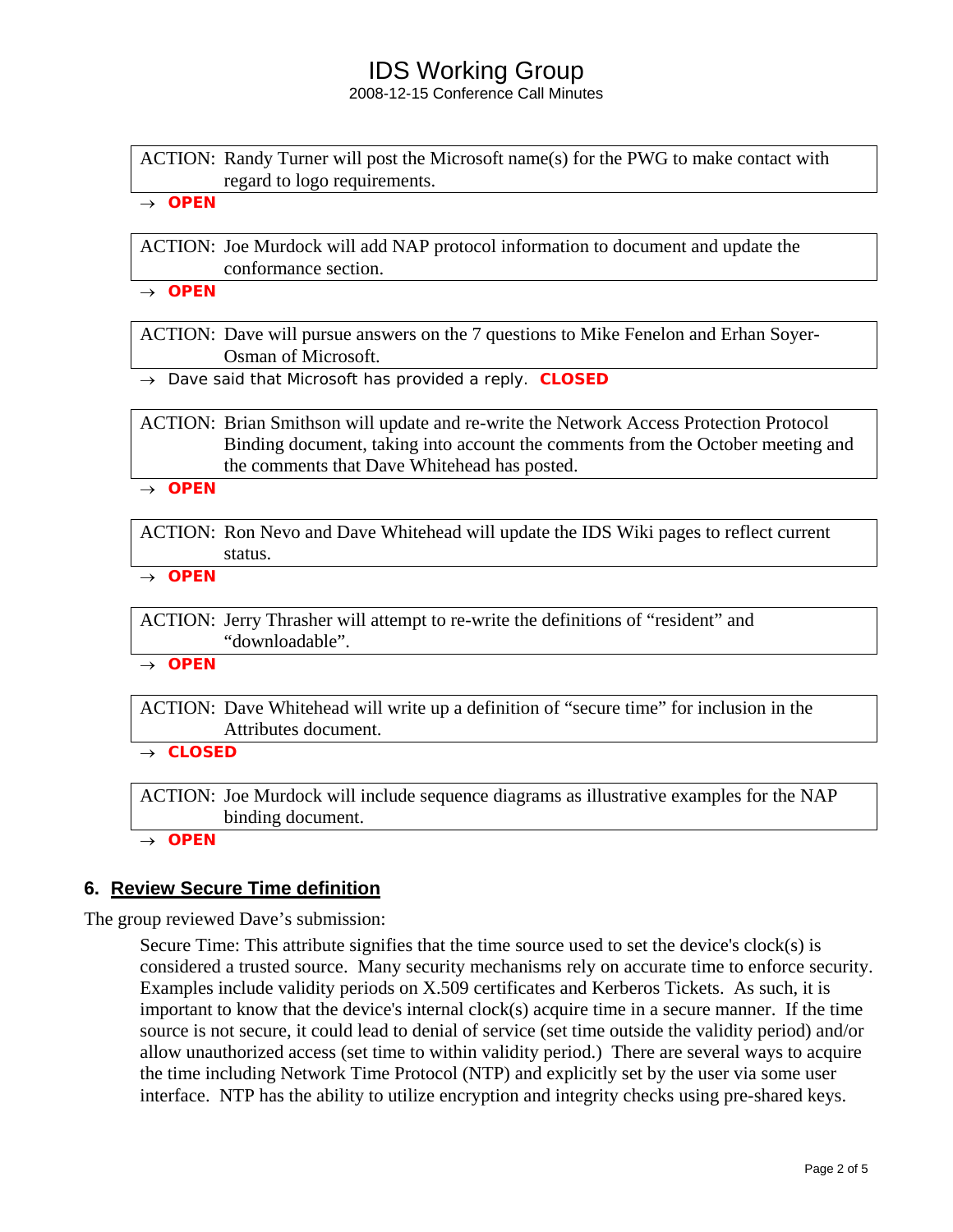2008-12-15 Conference Call Minutes

The user interface to the clock can be protected using passwords. It is important to note that RTCs are often used in devices and may utilize a bus structure, such as I2C. In such cases, the bus used MUST NOT be accessible externally from the device.

A few modifications were suggested and Dave will include them in the document update. It was noted that some of the "definition" was really elaboration or rationale that could be separated as "usage considerations".

Randy mentioned that he raised the topic of secure time with the NEA WG. He was encouraged to see the TICTOC(?) WG for requirements. Evidently, they are addressing reliability of time, and how it can be maintained and synchronized.

Bill expressed some surprise that "secure" time was not accepted as a core part of the NEA protocol. Randy suggested that it did not qualify as "low hanging fruit"—and would [probably] be difficult to address remediation. Bill suggested that the IDS group should avoid spending too much effort on the attribute—because he believes that eventually it will/should become something that another IETF working group defines.

Is there a NIST standard that could be leveraged? Ira believes that SP800-series standards should be relevant.

ACTION: Peter Cybuck will examine the NIST standards for insight or material on secure time.

Dave said that he thinks the NTP standard contains some information on time synchronization mechanisms.

ACTION: Dave Whitehead will examine the NTP standard (RFC 4330) for insight or material on secure time. (There is a reference to MIL-03 which should be followed.)

### **7. Review Microsoft responses to 7 questions**

Dave reviewed the responses to the questions:

1. The NAP spec states UTF-8 string encoding and TLV elements. There is also a statement about strings being NULL terminated. We believe the NULL terminator was inadvertently added since it is not required for TLV elements. That is, do we really need NULL termination?

[NAP Team] Yes. The current implementation requires "Null termination"

2. Is it Microsoft's current and future desire/intent/direction for strings to be UTF-8 encoded?

[NAP Team] Currently we use UTF-8 and as of now plan to use UTF-8 in the future releases (To the best of our knowledge) but we will notify/update the necessary document when this changes along with backward compatibility directions if this changes.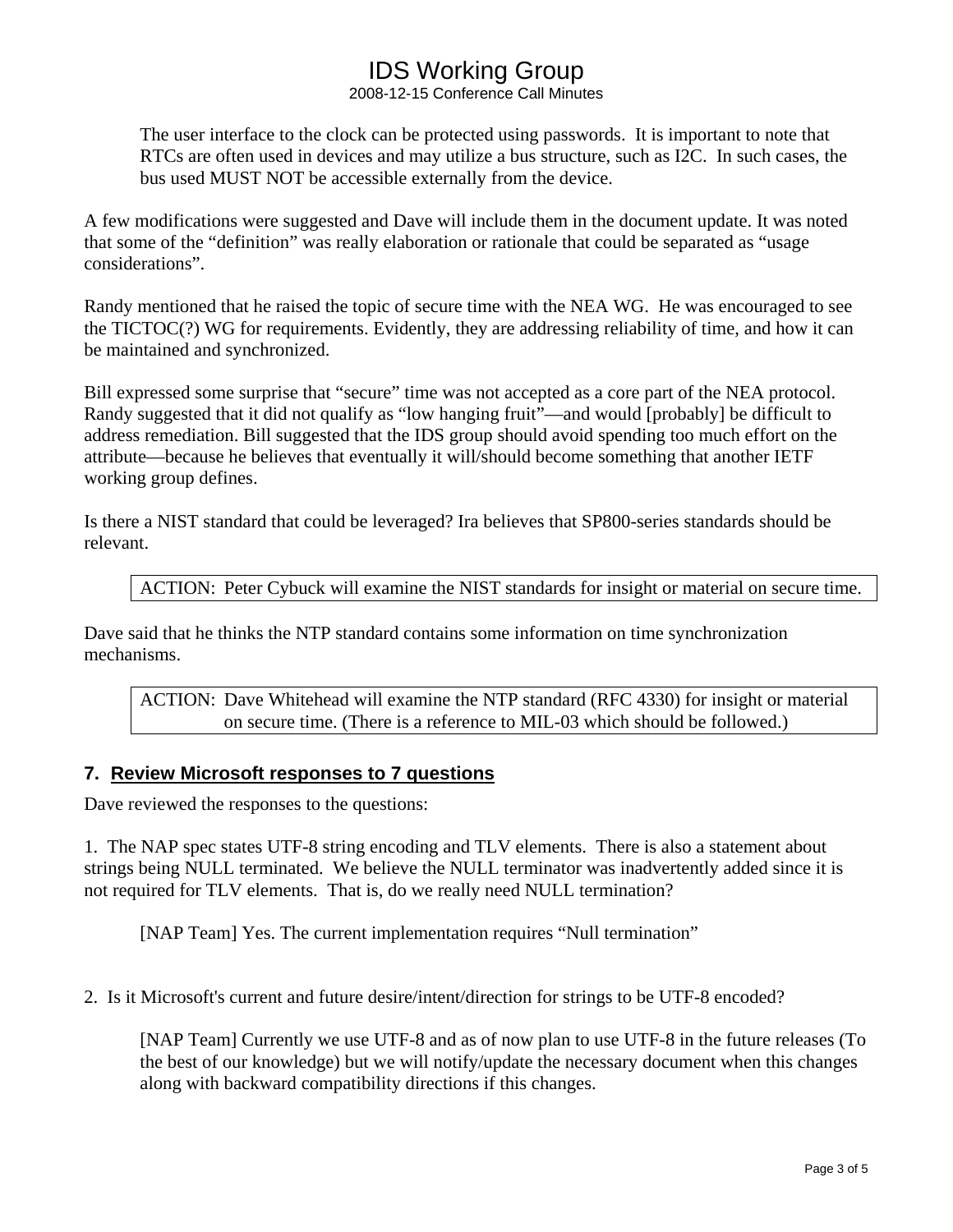2008-12-15 Conference Call Minutes

3. Is Microsoft planning any type of interoperability between NAP and Network Endpoint Assessment (NEA) from the TNC? Maybe a gateway?

 [NAP Team] Microsoft has donated NAP's Statement of Health specification to the TCG's TNC group, companies wishing to support NAP in their products can download and use the specification free of charge. This SOH has also been made a standard by the TNC (IF-TNCCS-SOH). See the white paper at http://download.microsoft.com/download/c/1/2/c12b5d9b-b5c5-4eada335-d9a13692abbb/TNC\_NAP\_white\_paper.pdf.

We will be working with TNC/NEA in future releases as well.

It was noted that this response seemed to avoid the heart of the question, but the short answer *seems* to be "No."

4. What happens when a device passes assessment under one mechanism but then is challenged again? For example, first over 802.1x to attach and then DHCP to receive an address. Do we need to start the assessment again from scratch or is there a shortcut?

[NAP Team] There is no shortcut. However customers will usually choose one enforcement. Multiple enforcement is supported but there are no smarts targeted at multiple enforcement. You need to resend the SoH to the enforcement mechanism but you can use the cached SoH intelligently.

5. It looks like most, if not all, of the evaluation attributes will be extensions to NAP. The only NAP attribute that may be applicable is the Product Name. Is it appropriate for the PWG to use Product Name or should we define all our attributes as extensions?

[NAP Team] Product Name is an "optional" TLV. It is defined to be used, but on the other hand they could define their own schema in the vendor specific TLV.

6. How can we get the extended PWG attributes to be recognized by the Microsoft validator/assessor? Is this a plug-in supplied by a third party? If this is an industry supported solution, would Microsoft be willing to supply any required plug-in?

[NAP Team] The Microsoft WSHA/V currently does not support this. The third party can develop their own SHA/V and plug into the NAP infrastructure. Please refer to the samples provided in the NAP SDK.

Randy wondered if Microsoft recognizes a class plug-in for NAP. If not, then all vendor implementations will need to write much of the same code for collecting attributes.